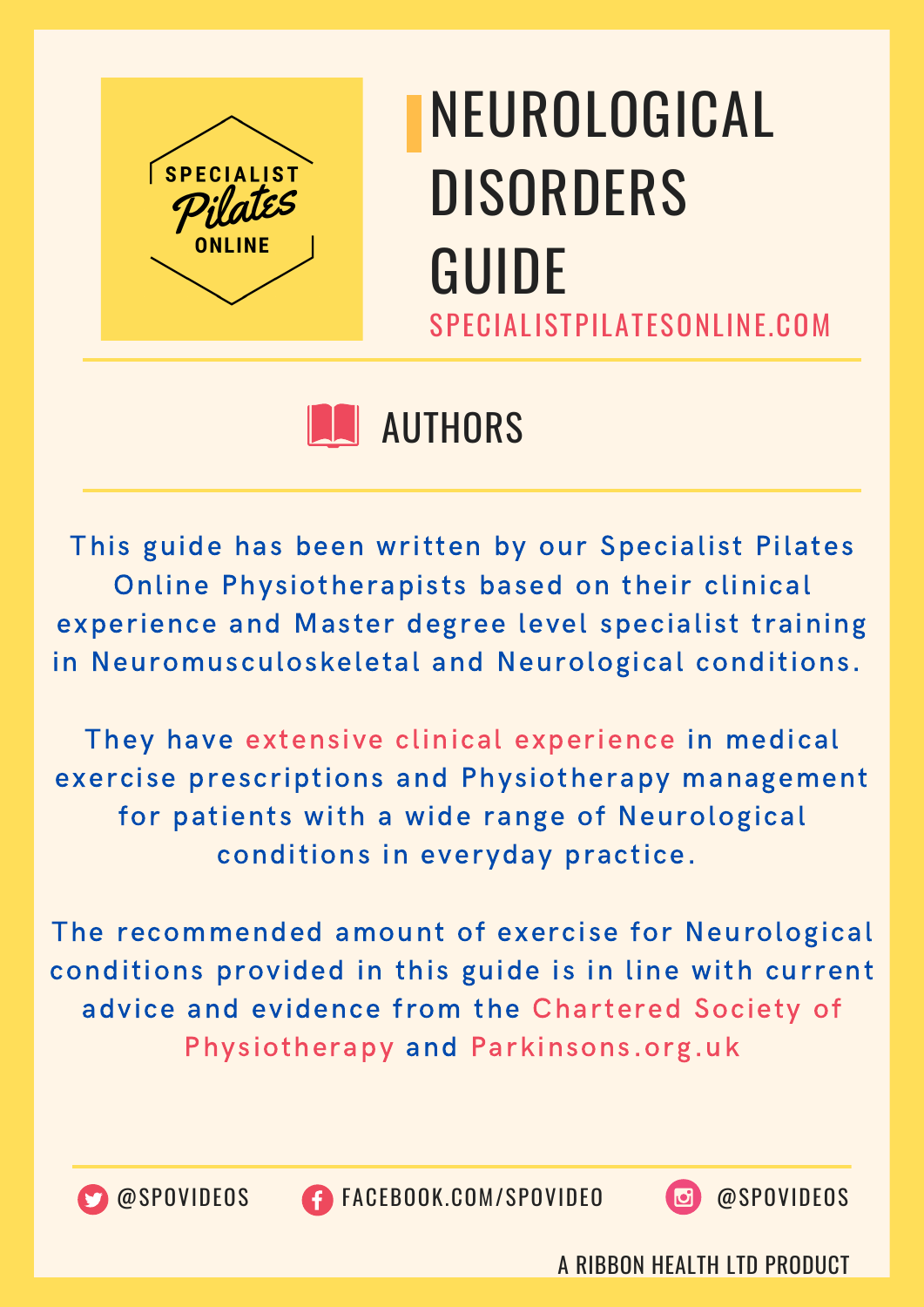

Neurological disorders can occur due illness, trauma/accidents or congenital injuries (from birth), brain damage, autoimmune disorders, cancers, viral, bacterial or parasitic infections and more.

The neurological pathways connecting the brain and body become disrupted, resulting in the body not functioning as it used to.



@SPOVIDEOS FACEBOOK.COM/SPOVIDEO @SPOVIDEOS

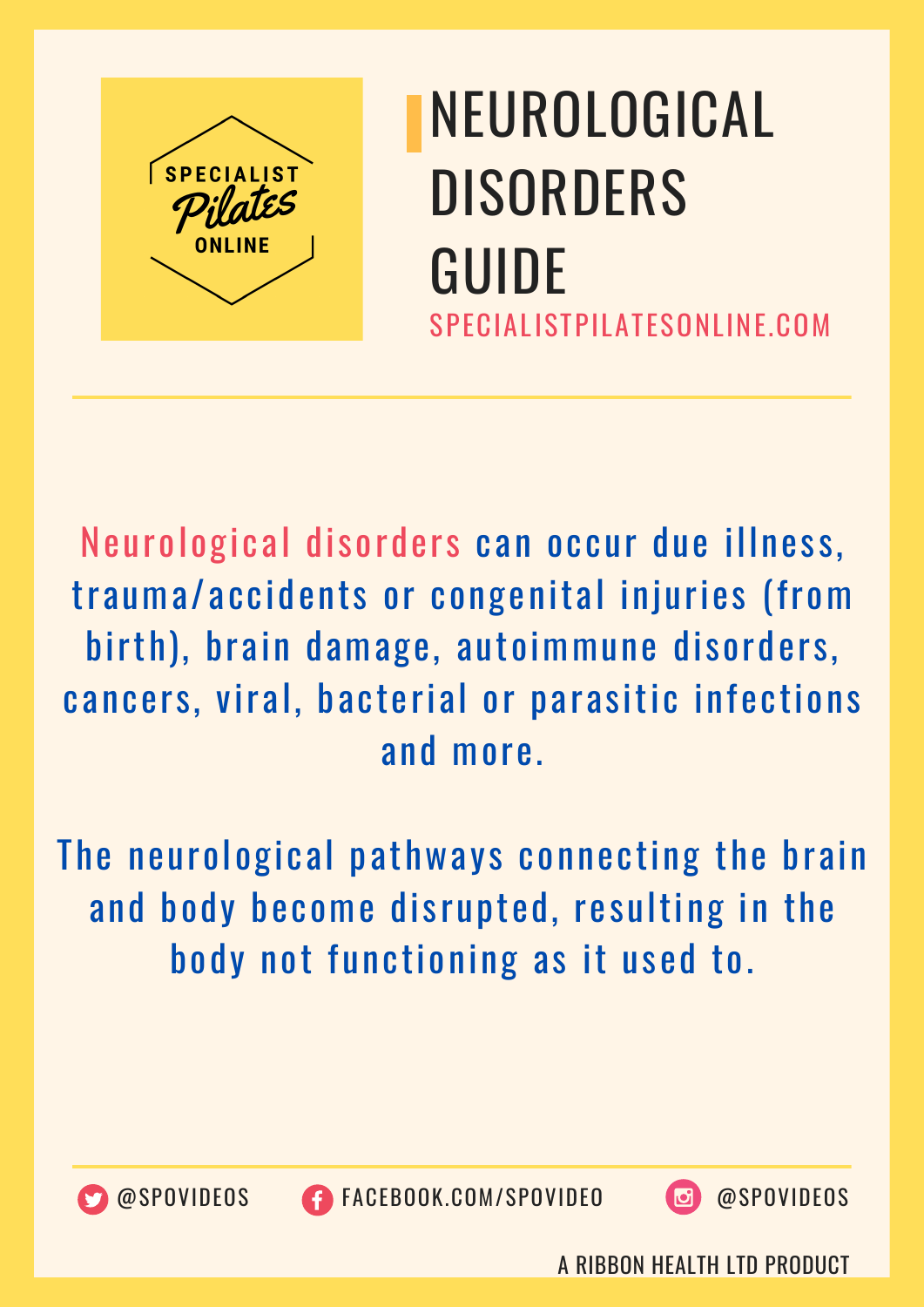

## NEUROLOGICAL CONDITIONS

Common Neurological conditions include:

Parkinson's disease, Strokes, Multiple sclerosis, Brain tumours, Motor neurone disease, Alzheimer's, and Cerebral palsy.

Less common Neurological conditions include:

- Guillain-Barré syndrome (GBS) is a rare neurological disorder in which the body's immune system mistakenly attacks part of its peripheral nervous system.
- Amyotrophic lateral sclerosis (ALS)
- Duchenne muscular dystrophy
- Huntington's disease.

@SPOVIDEOS FACEBOOK.COM/SPOVIDEO @SPOVIDEOS

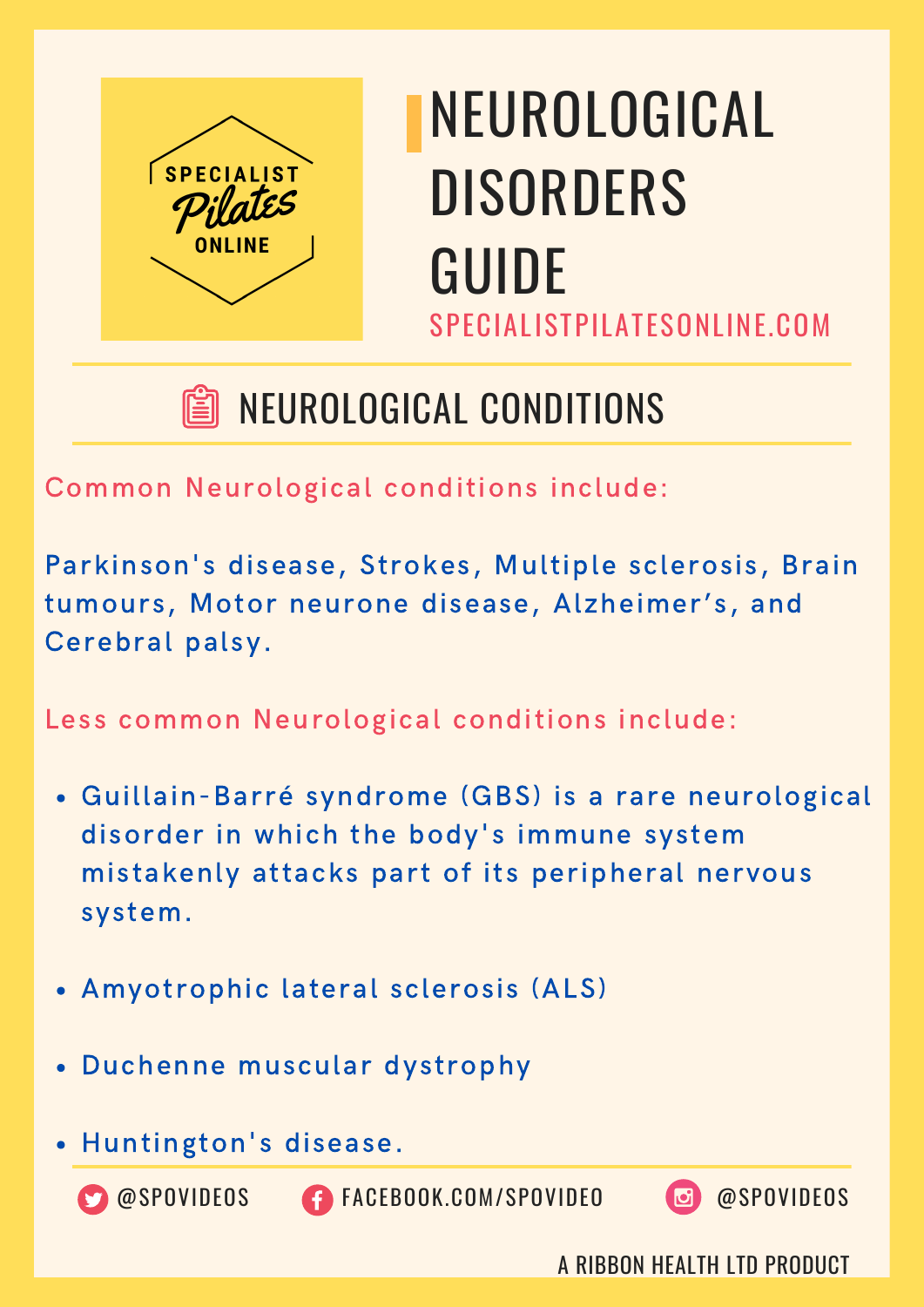

#### COMMON SYMPTOMS 51

Motor, sensory and brain patterns can all be affected, and the disruption may be present temporarily or remain permanently. Muscle tone can be higher resulting in jumpy movements, or lower resulting in reduced stability affecting body postures.

Common symptoms or problems encountered when a person has a neurological condition include:

- Partial or complete paralysis
- Loss of Balance
- Reduced/loss of hand or arm function
- Reduced/loss of foot or leg function
- Muscle weakness as changes in walking pattern, speed or rhythm
- Personality or emotional changes
- Unexplained pain
- Difficulty with dextrous tasks such as writing or dressing

@SPOVIDEOS FACEBOOK.COM/SPOVIDEO @SPOVIDEOS

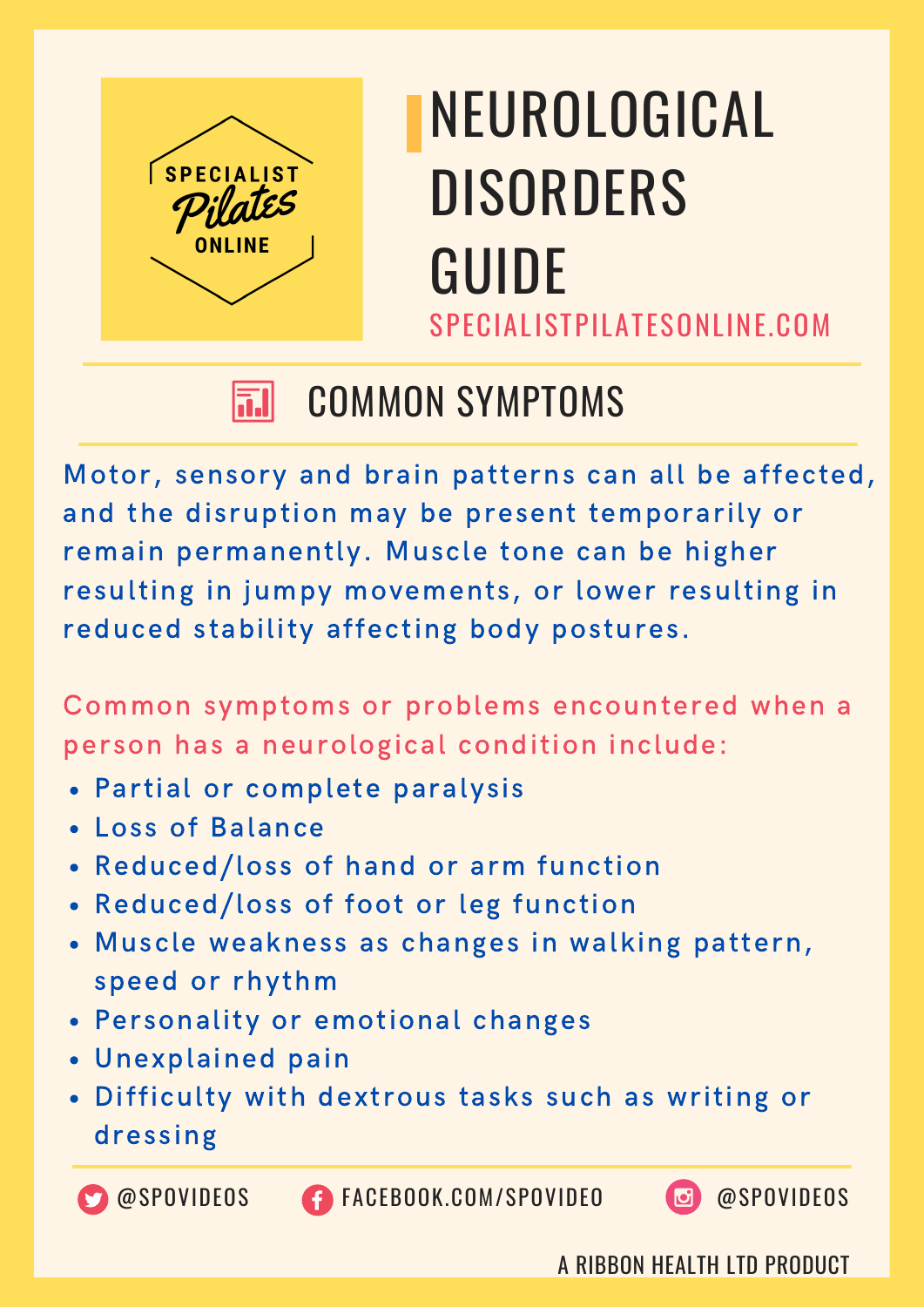



#### INDIVIDUAL EXPERIENCES DIFFER



Medical diagnosis, advice and outlook can often be uncertain. People can often experience a difference in how the body feels and behaves and this can be unnerving, affecting both physical, mental and emotional well-being for the individual and their loved ones.

Exercise helps effectively manage your condition on a day to day basis. Our Specialist Pilates Online service provides a unique way to safely and effectively exercise with guidance and training from one of our Specialist Physiotherapists, delivered to you in the comfort of your own home making it accessible and convenient to perform. We offer a range of different ability levels ranging from beginner through to advanced, with work conditioning and functional based exercises. We are passionate about applying the latest evidenced based principles of neuromuscular rehabilitation and neuroplasticity. Research has shown the benefits and effectiveness of rehabilitation is best achieved when exercises are appropriately suited to the severity of symptoms.



@SPOVIDEOS FACEBOOK.COM/SPOVIDEO @SPOVIDEOS

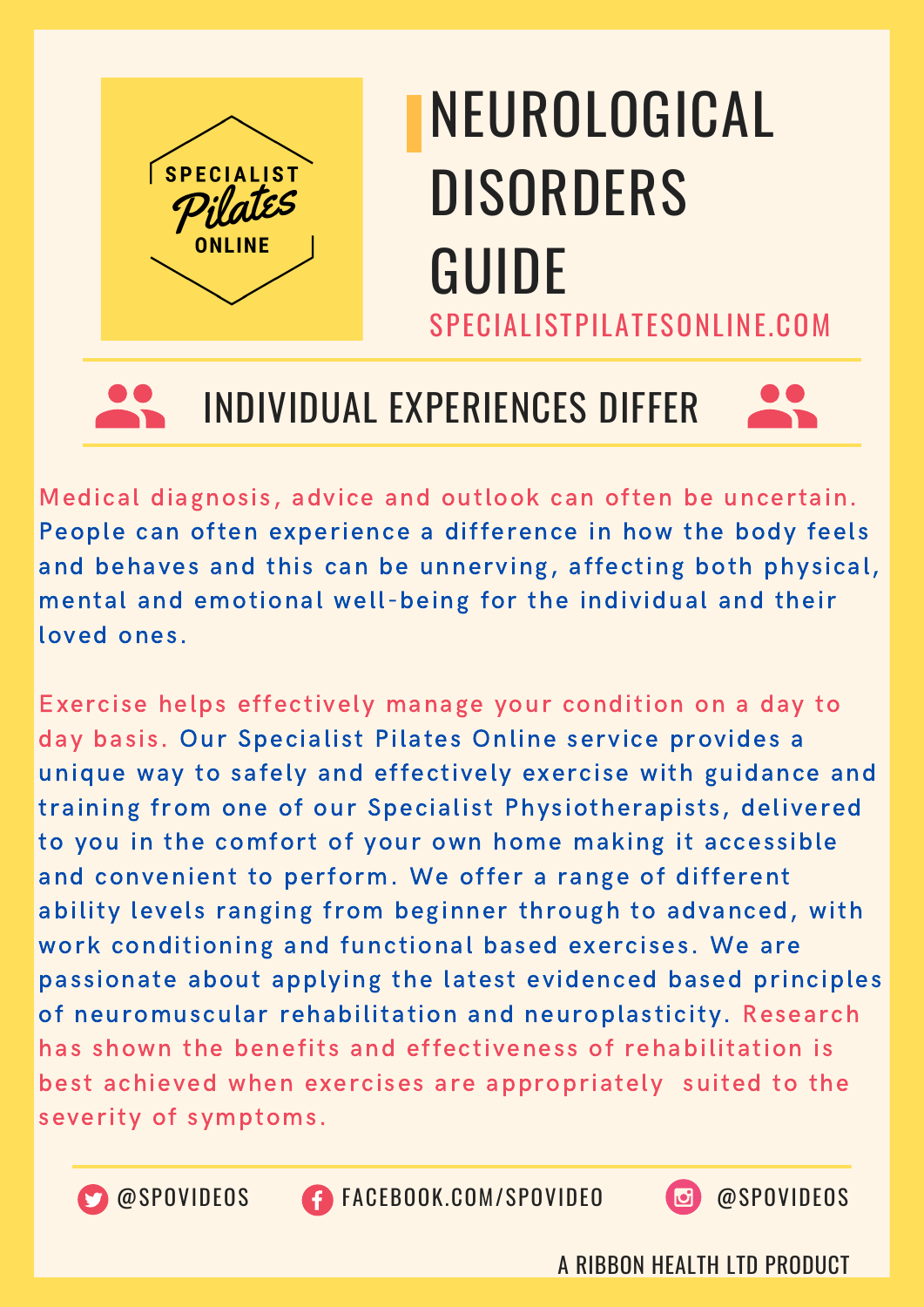

## WHERE TO START

Rate your symptoms to determine the level of exercise to perform:

## MILD

If symptoms are mild it is recommended that you perform vigorous and whole body exercises to improve your strength, balance, posture and flexibility, and keep your heart and lungs healthy. Aim to build up exercise to 2.5 hours a week.

ALL OF OUR VIDEOS ARE SUITABLE FOR YOU.



@SPOVIDEOS FACEBOOK.COM/SPOVIDEO @SPOVIDEOS

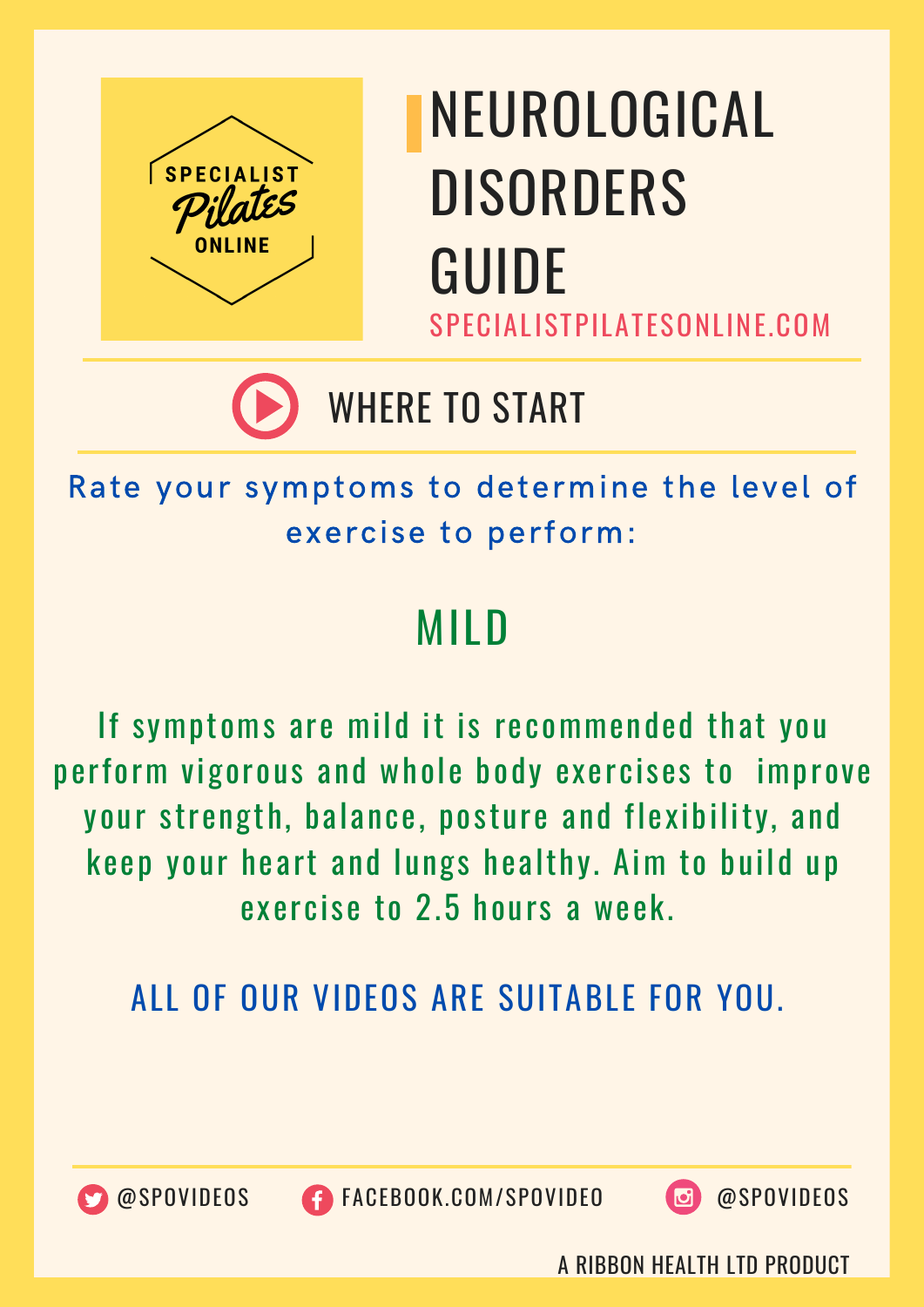

## WHERE TO START

## MODERATE

If symptoms are moderate or if you feel your symptoms are progressing, physio-led Pilates is still a highly recommended form of exercise. Our videos target balance, strength, movement and flexibility. We understand that sleep, tiredness, mood changes and mental health are an issue.

Under our Neurology Category, our selection of beginner and intermediate level videos, mindfulness, relaxation and chair-based exercise videos will help manage symptoms. If these are too easy you can then try exercises at advanced level.



@SPOVIDEOS FACEBOOK.COM/SPOVIDEO @SPOVIDEOS

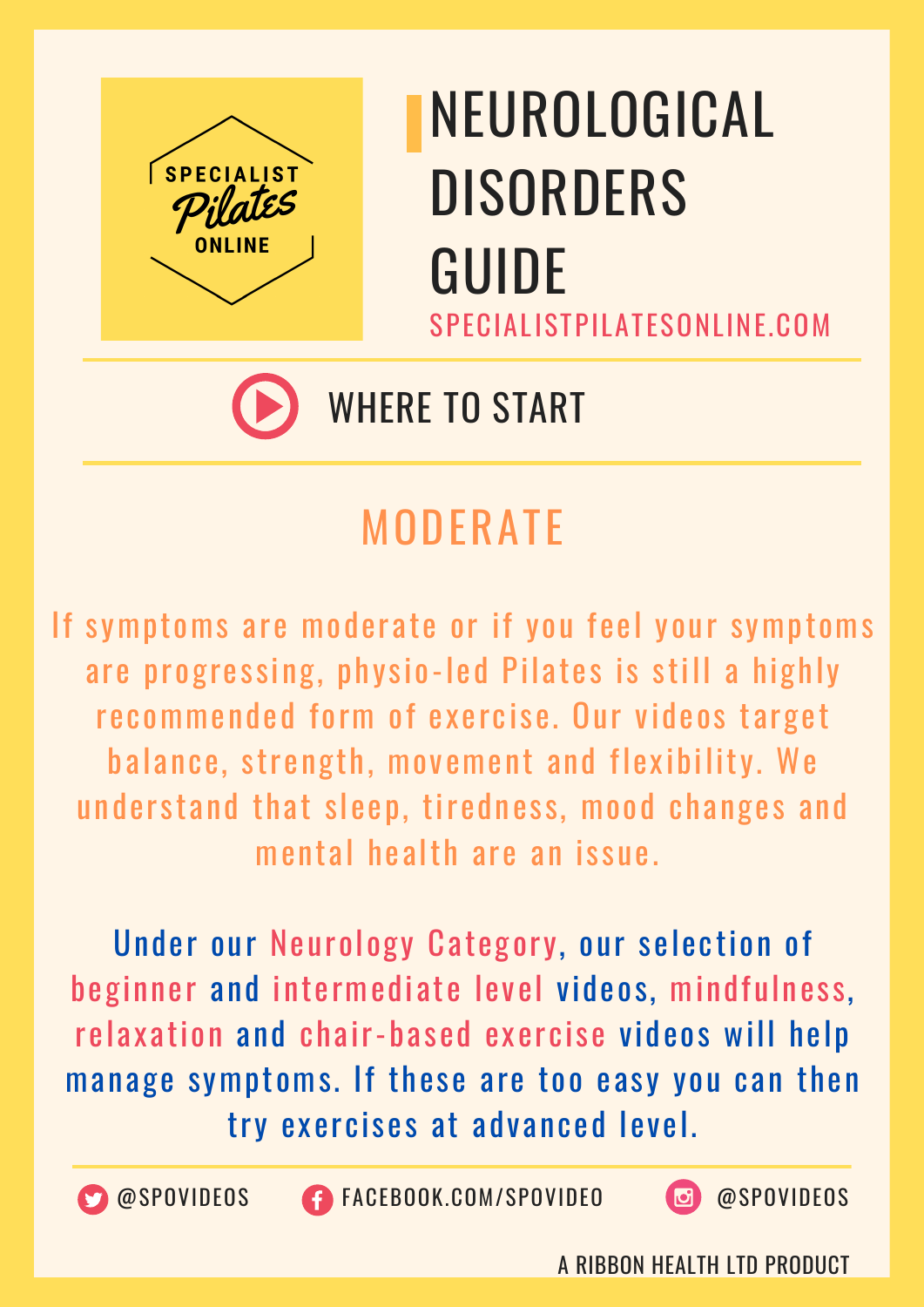

## WHERE TO START

## SEVERE/COMPLEX

Our specially designed chair based exercises and beginner exercises in our Neurological category will help you feel safe and confident as you exercise. You could also try exercising periodically in standing and try holding onto a chair to keep you feeling safe and confident.

Our selection of beginner and chair-based exercises are suitable listed under our Neurology category. If you find the exercise level too easy, you can then try some of our intermediate level exercises



@SPOVIDEOS FACEBOOK.COM/SPOVIDEO @SPOVIDEOS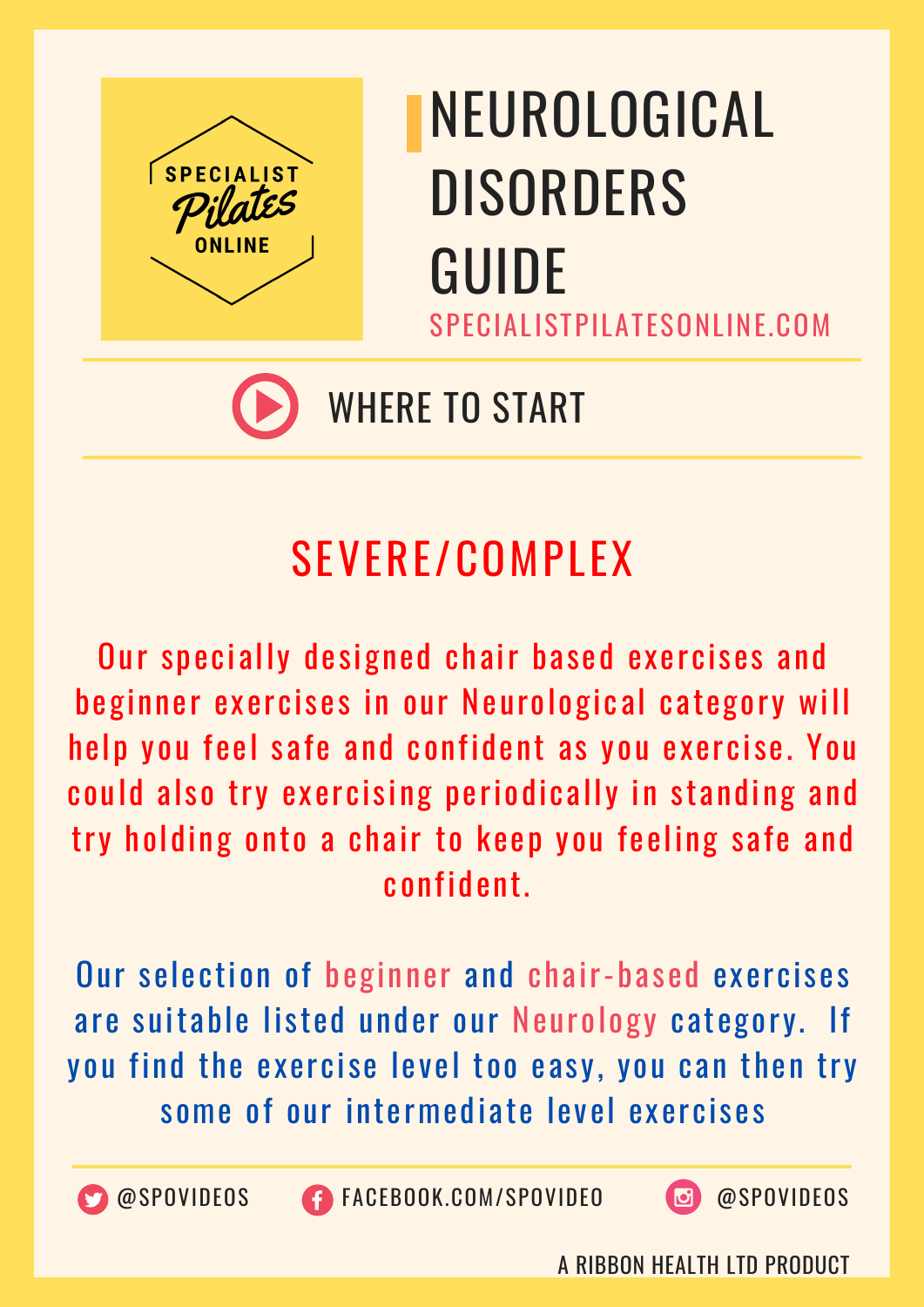

#### HOW CAN SPECIALIST PILATES ONLINE HELP ME?

Specialist Pilates Online provides a unique tool that can be used at home and tailored to your functional levels and work well to apply the principles of neuromuscular rehabilitation and neuroplasticity.

Exercise and rehabilitation is important to reduce sedentary lifestyles that can impact on the progression of some neurological conditions. Our exercise videos will help manage your condition because exercise is as important as your medications.



@SPOVIDEOS FACEBOOK.COM/SPOVIDEO @SPOVIDEOS

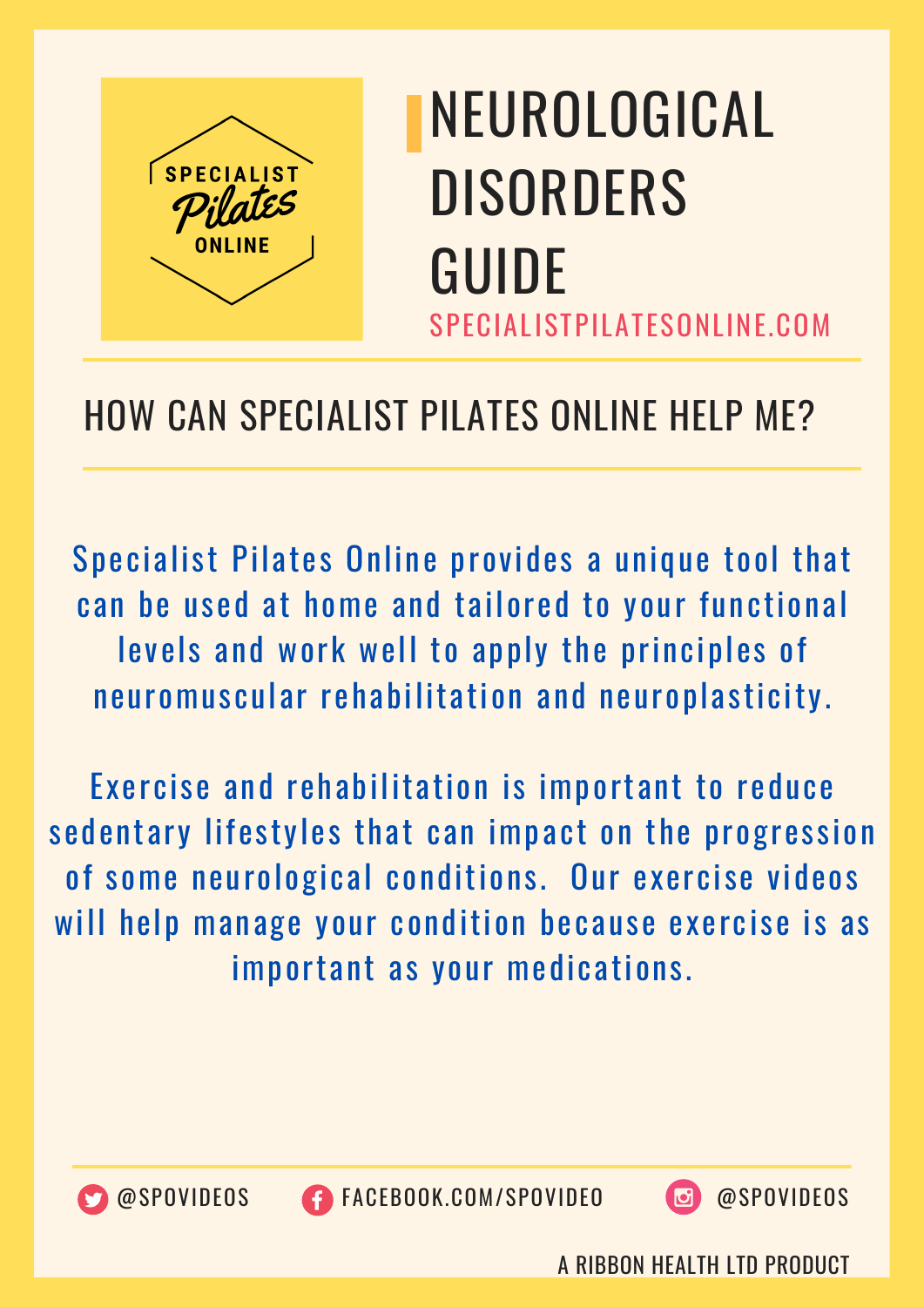

#### SPECIALIST PILATES ONLINE VIDEOS WILL:

- Help you take control
- **Improve balance**
- Improve mental health
- Help condition you for everyday tasks such as making meals, turning over in bed,
- Strengthen muscles
- Maintain general health and fitness
- Increase/maintain your joint mobility
- Help to improve sleep and reduce tiredness
- Reducesrisk of falls
- Increase your heart rate to maintain cardiovascular fitness
- Improve mood
- Improve confidence and helps you feel empowered again



**@SPOVIDEOS CONGEBOOK.COM/SPOVIDEO @**SPOVIDEOS

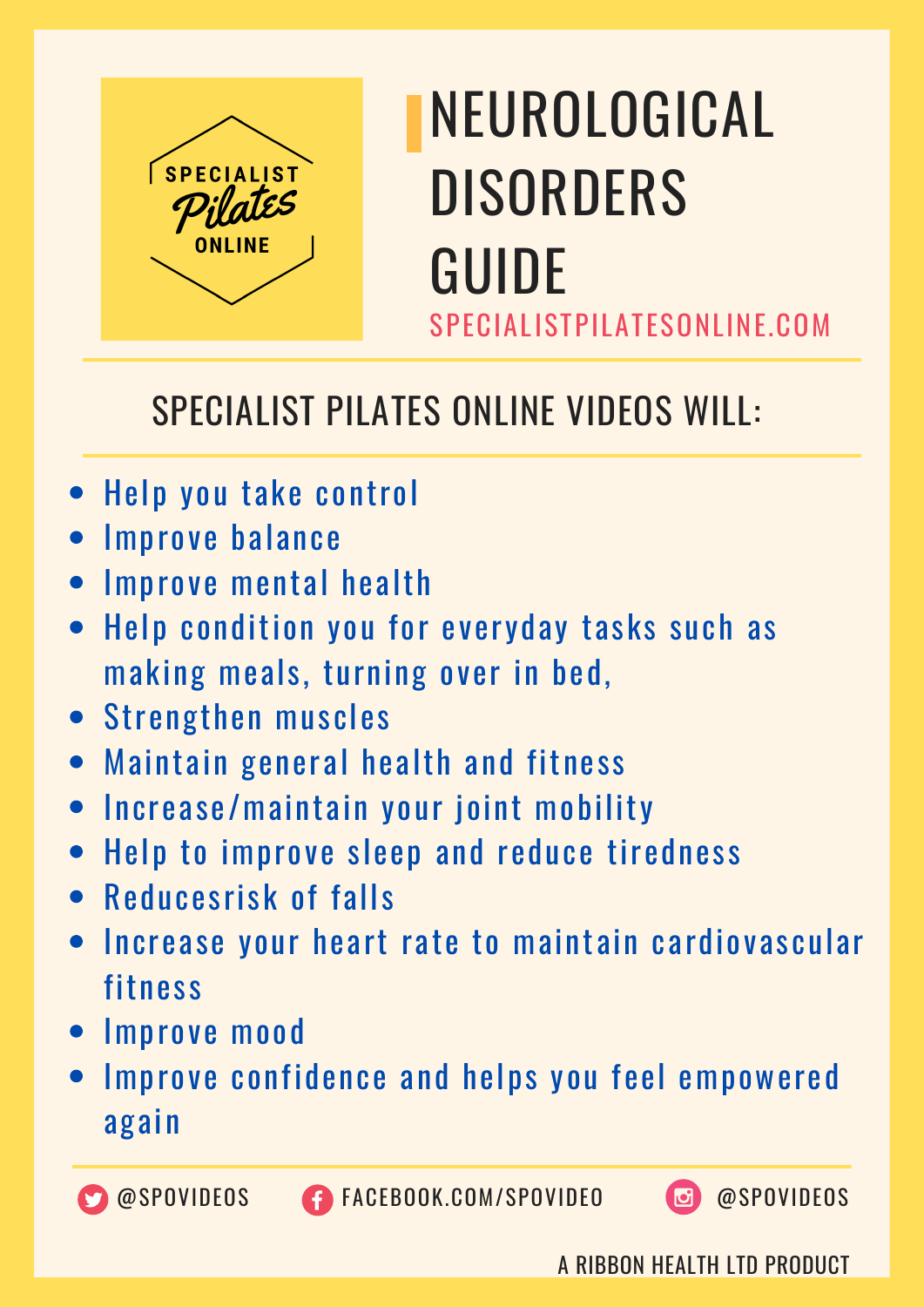

- Help slow progression of symptoms
- Help re-educate your walking/ improve your current gait pattern and quality of movement
- Help co-ordination of movement
- Improve core trunk stability  $\bullet$
- Help alleviate any pain and discomfort symptoms.

## HOW MUCH EXERCISE SHOULD YOU AIM TO DO FOR NEUROLOGICAL CONDITIONS?

Aim to do the recommended 5 x 30 minutes of exercise a week (at your own level or pace that increases your heart rate) and if possible aim to do 2 sessions of strength and balance exercises at week.

E.g. if your symptoms are mild, aim for vigorous exercises choosing our moderate to advanced level exercise routines, under our 'Neurology' section in the drop down menu under channels. If your symptoms are severe or advanced, aim for 5 sessions a week of our Chair based routines



**CO** @SPOVIDEOS **CONGESCITE CONVERGENCE CONGESCITE CONGESCITATIONS**